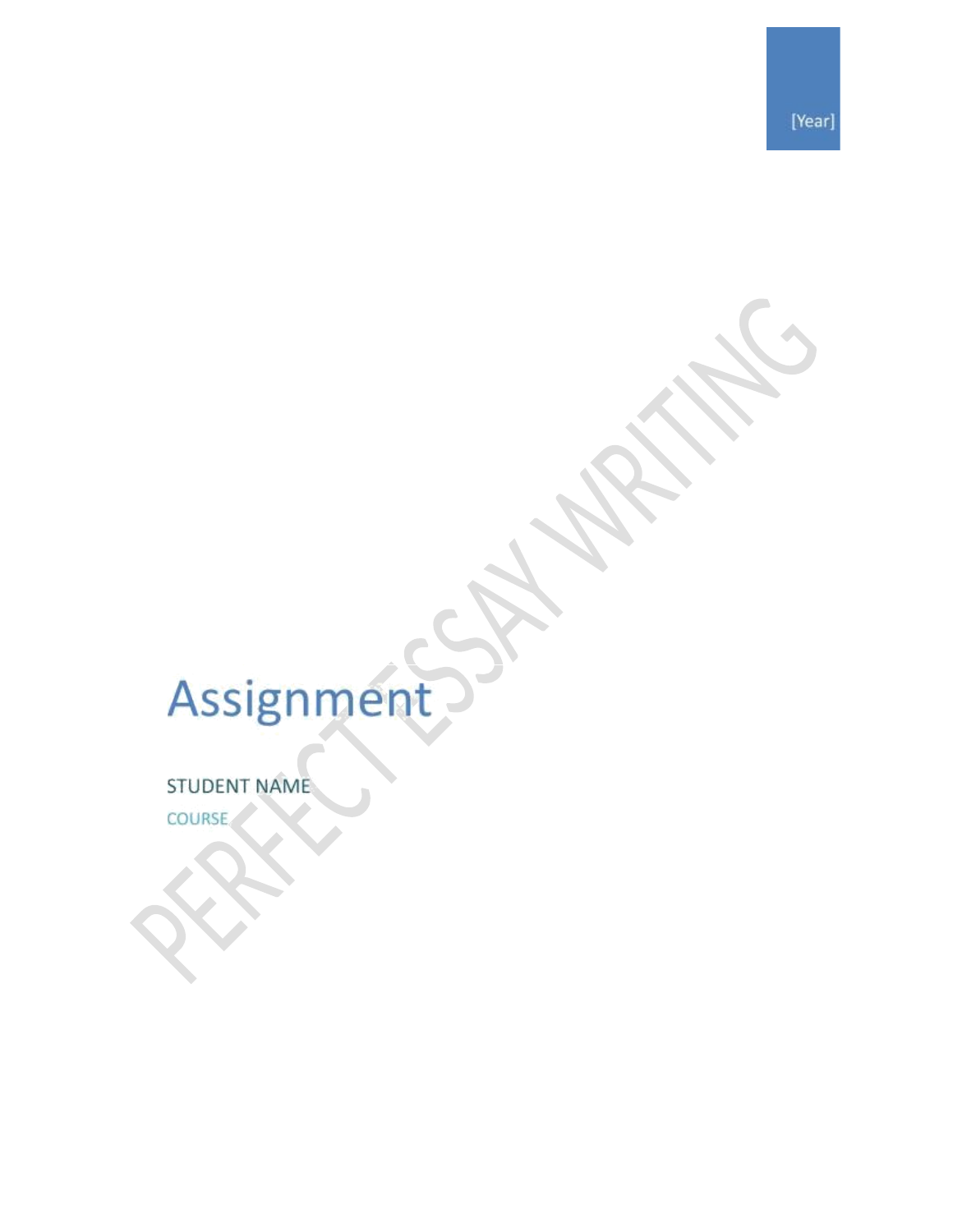#### **Contents**

**[Introduction](#page-3-0)** 

[Types of Breach Contract](#page-3-0)

[Minor breach](#page-3-0)

[Material breach](#page-3-0)

[Remedies](#page-4-0)

[Suit for damages](#page-4-0)

[Suit for measure of damages](#page-4-0)

[Royal Decree](#page-4-0)

**[Example](#page-4-0)** 

[Law of contract provisions](#page-5-0)

[Acceptance](#page-5-0)

**[Legal](#page-5-0)** 

[Rights of the Parties](#page-5-0)

[Right to terminate the contract](#page-5-0)

[Duty to indemnify](#page-6-0)

[Royal Decree](#page-6-0)

**[Example](#page-6-0)** 

[Legal aspects and Ease of Doing Business](#page-6-0)

[Employee Rights](#page-7-0)

**[Contracts](#page-7-0)** 

[Tanfeedh Diversification Plan 2040](#page-7-0)

[Issues needed to be addressed](#page-7-0)

[Interview with Ithraa Staff](#page-8-0)

[Business Ethics](#page-9-0)

[Corporate Social Responsibility](#page-9-0)

[Corporate Governance Concept](#page-9-0)

[Example](#page-9-0)

[Marine Pollution Control](#page-10-0)

[Air pollution](#page-10-0)

[Noise pollution](#page-10-0)

[9](#page-10-0)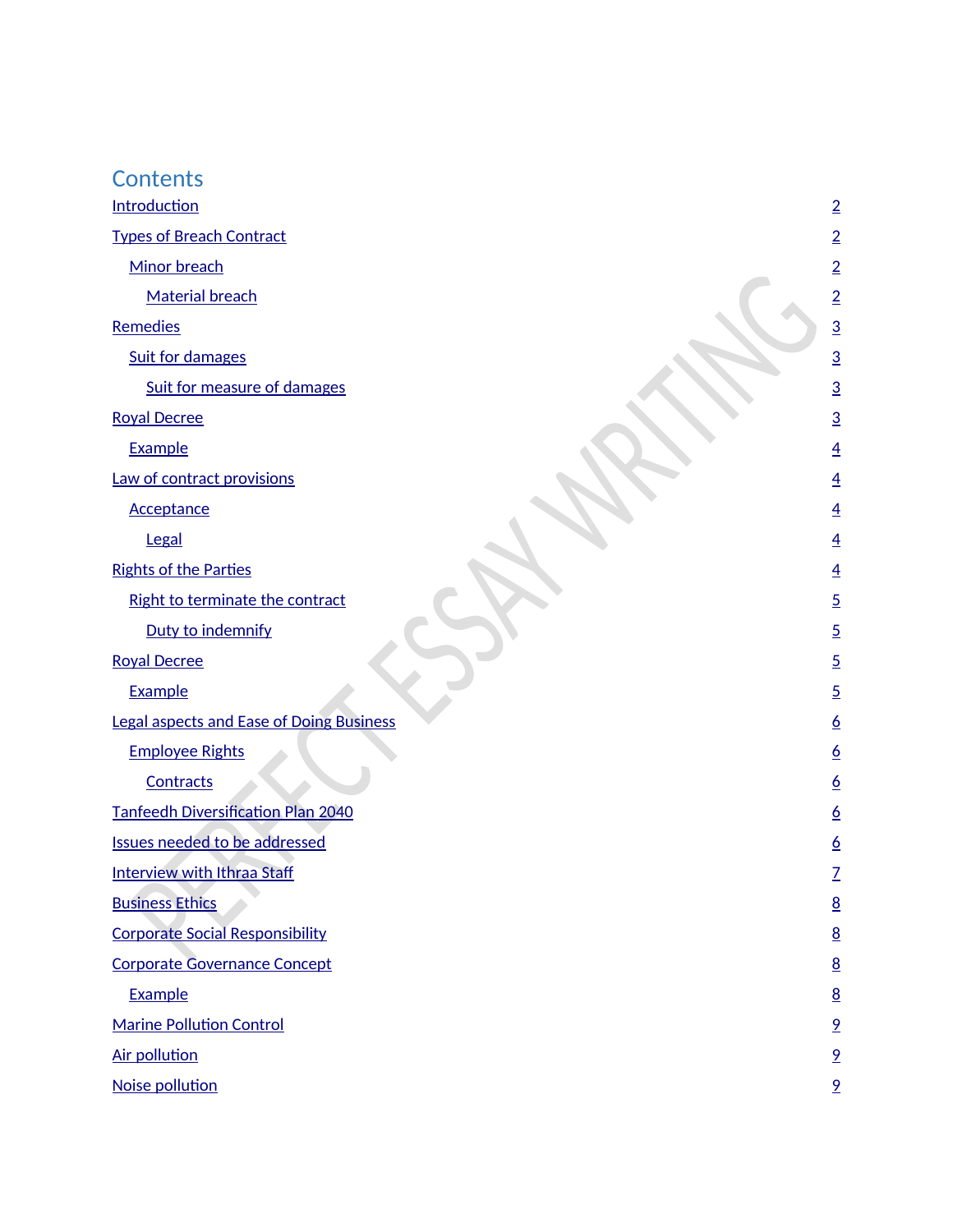[Importance of Regulating Pollution in Oman](#page-10-0)

**[Conclusion](#page-10-0)** [10](#page-10-0)

[References](#page-11-0) and the contract of the contract of the contract of the contract of the contract of the contract of the contract of the contract of the contract of the contract of the contract of the contract of the contract of

[9](#page-10-0)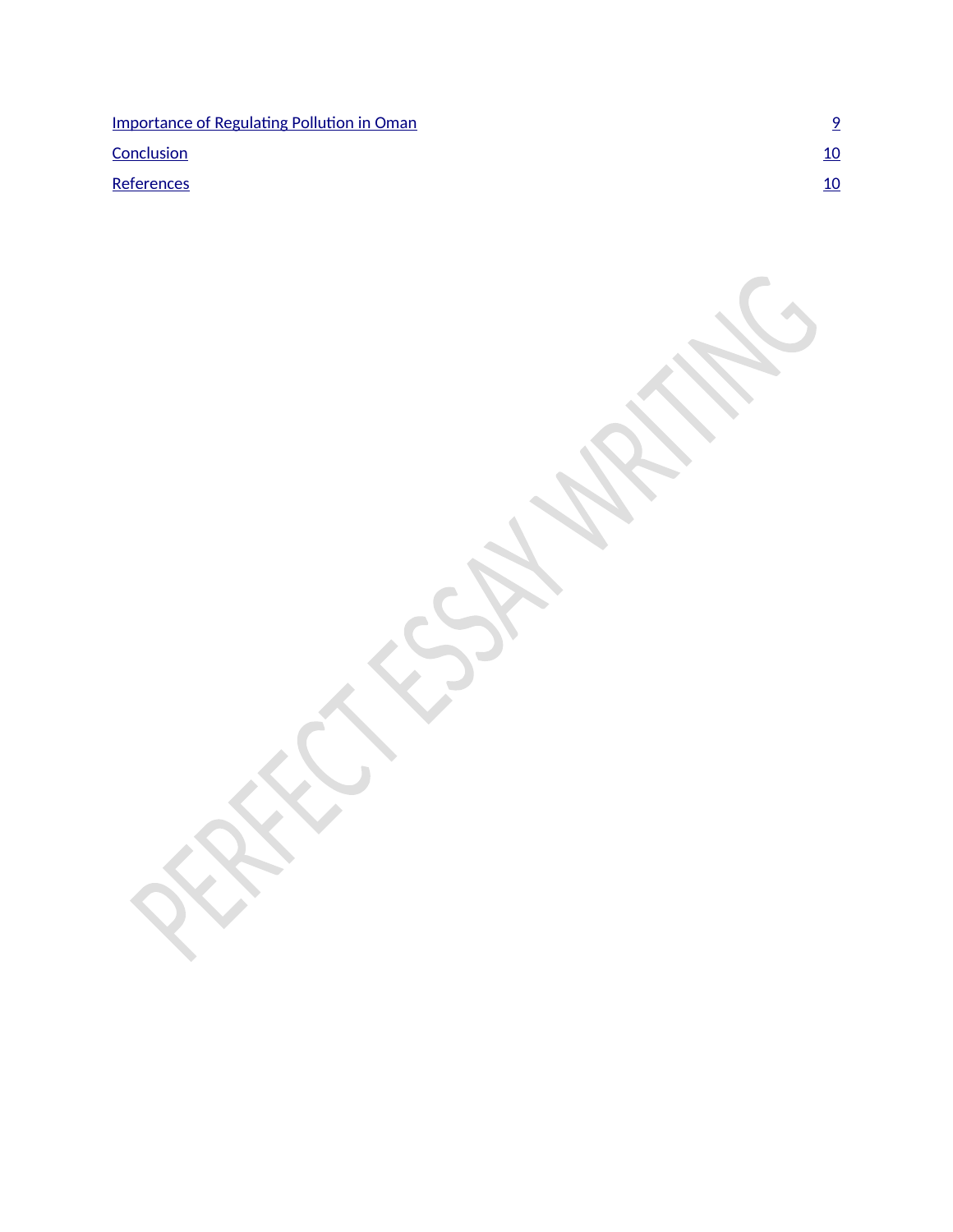## <span id="page-3-0"></span>Business Law II

## **Introduction**

Oman has been doing great in different businesses and is gradually showing some improvements in all aspects. The business conditions of Oman are also under the development process and it is visible that in a short time span, Oman would be doing even better in its businesses thus improving the economy of Oman.

## Types of Breach Contract

The breach of contract is known as a broken promise which arises when somebody in the contract fails to make it up to the mark. These kinds of failures occur while the member of the contract fails to fulfil a specific criteria or term marked in the contract without giving any lawful excuse (Hamblen, 2018). The breached contract needs the urgent recovery or some remedies to be cleared on some other terms and conditions. Following are some types of breaches of the contract which everyone needs to know about.

#### Minor breach

Also known as the partial breach, this type of the contract breach means that the party meets all the essential obligations in the contract and fulfils all the promises mentioned, but only skips a minor condition which does not have a bad impact on the business as such. The terms and conditions of the contract do not get affected by this kind of step so that is why it is named as the minor breach.

#### Material breach

In this kind of breach, one party ends up with such initiatives which were not even mentioned in the contract and rather than fulfilling the terms written in the contract, they provide something else which has not been demanded. For example, a contract was made to get a website for the home café but the results were totally opposite. The party got a blog about bagels in which your place is not even mentioned. The other non-breaching party is not subjected to the further moves and hence they can go for remedy. The party can sue the other one for the damages or incompletion of the contract (Rocketlawyer, 2014).

#### *Anticipatory Breach*

In this kind of the breach, the promisor denies his promise and fails to fulfil the required terms and conditions mentioned in the contract before time. The sudden unwillingness of the person shows that the breach of the contract is anticipatory and this unwillingness is shown by the written contract or just by the conduct of the person (topper, 2017).

#### Actual breach

The actual breach occurs when the due date of the contract has been arrived or the performance is on its way. This kind of breach occurs when the delivery of the project is about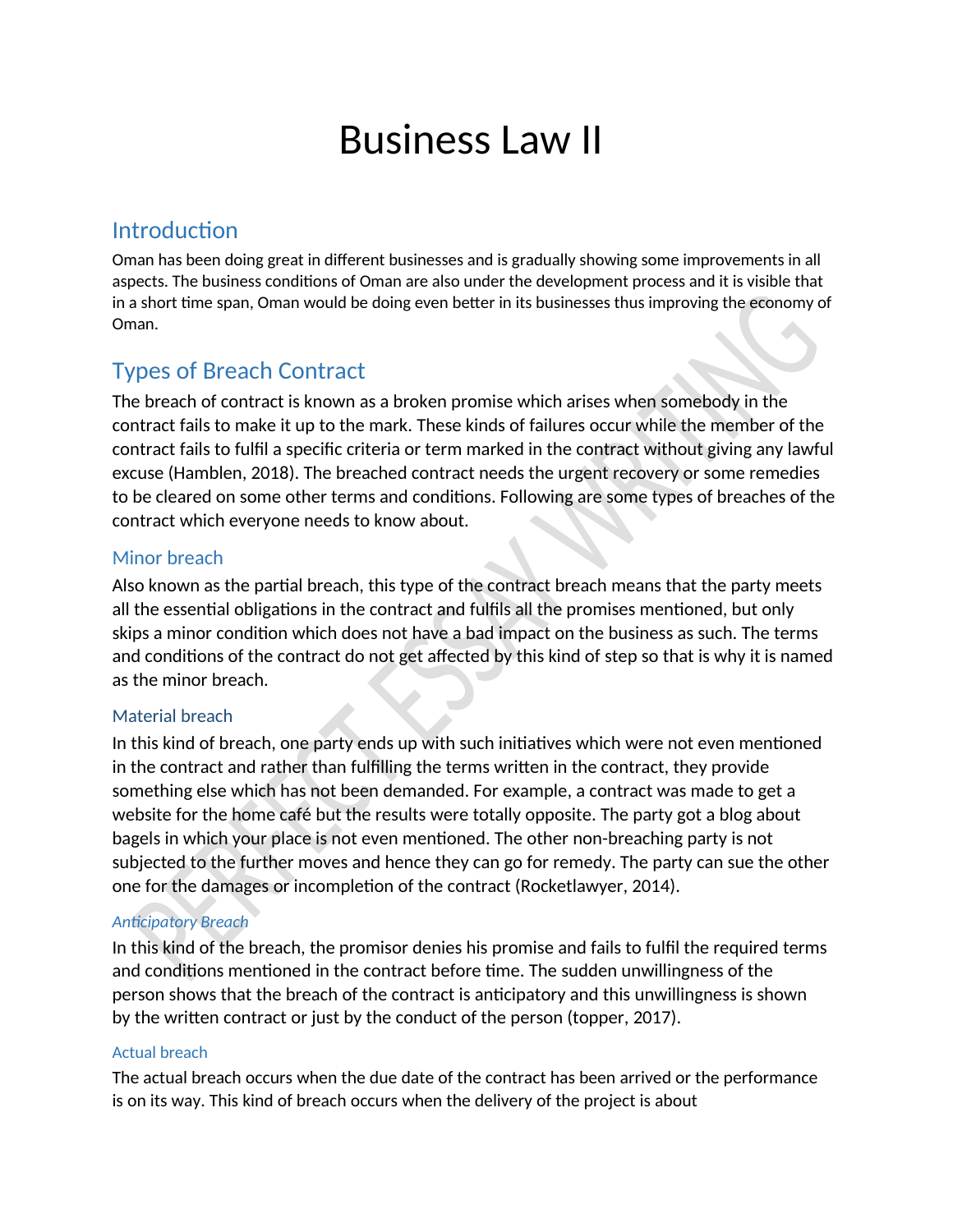<span id="page-4-0"></span>to be done and then the person denies delivering the work required. In this kind of breach, the party has the right to sue the other party for not fulfilling the terms and conditions of the contract.

## Remedies

There are also some remedies for the breaches of contract which can be used in order to fulfill the loss of the relevant party in the contract.

#### Suit for damages

In this kind of remedy the loss is tried to be compensated which occurs because of the contract breach. The affected party is given some benefits or their amount is paid. The innocent party needs to share all the reasons and the proof of the breach of contract and thus theory loss is compensated.

#### Suit for measure of damages

The loss that happened to the innocent party is tried to be calculated and it covers both the expectation and the bargain loss of the party. The total amount of the loss is calculated and then it is compensated (Cotton, 2019).

#### *Restitution*

In this kind of remedy, the amount the innocent company loses is not paid or compensated, while in this kind of remedy for contract breach the amount of the party is returned back to them. They are given their money and resources back from the other party and thus they get their amount back.

#### Specific performance

In this type of remedy the party is forced to complete performance and work according to the contract so the victim party does not get affected by it (USLEGAL, 2013).

## Royal Decree

The Oman Royal decree 27/2013 (Code) has some laws about the termination of the contracts. The direct law about the contract and its termination in case of the contract breach according to the Article 99 of the Code says that,

*"If a contract is valid and binding, it shall not be permissible for either of the parties to terminate or amend it, save by mutual consent or order of the court."*

So the law gives the authority to the affected party to get its loss compensated by terminating the contract and appealing against the fraudulent party in the court (SHAD, 2017).

#### Example

In Oman we have observed a case of the contract breach and its remedy by the legal actions. Muscat Municipality has won a case against a private company who promised to fulfil the promises made but failed to deliver the services mentioned in the contract. The matter was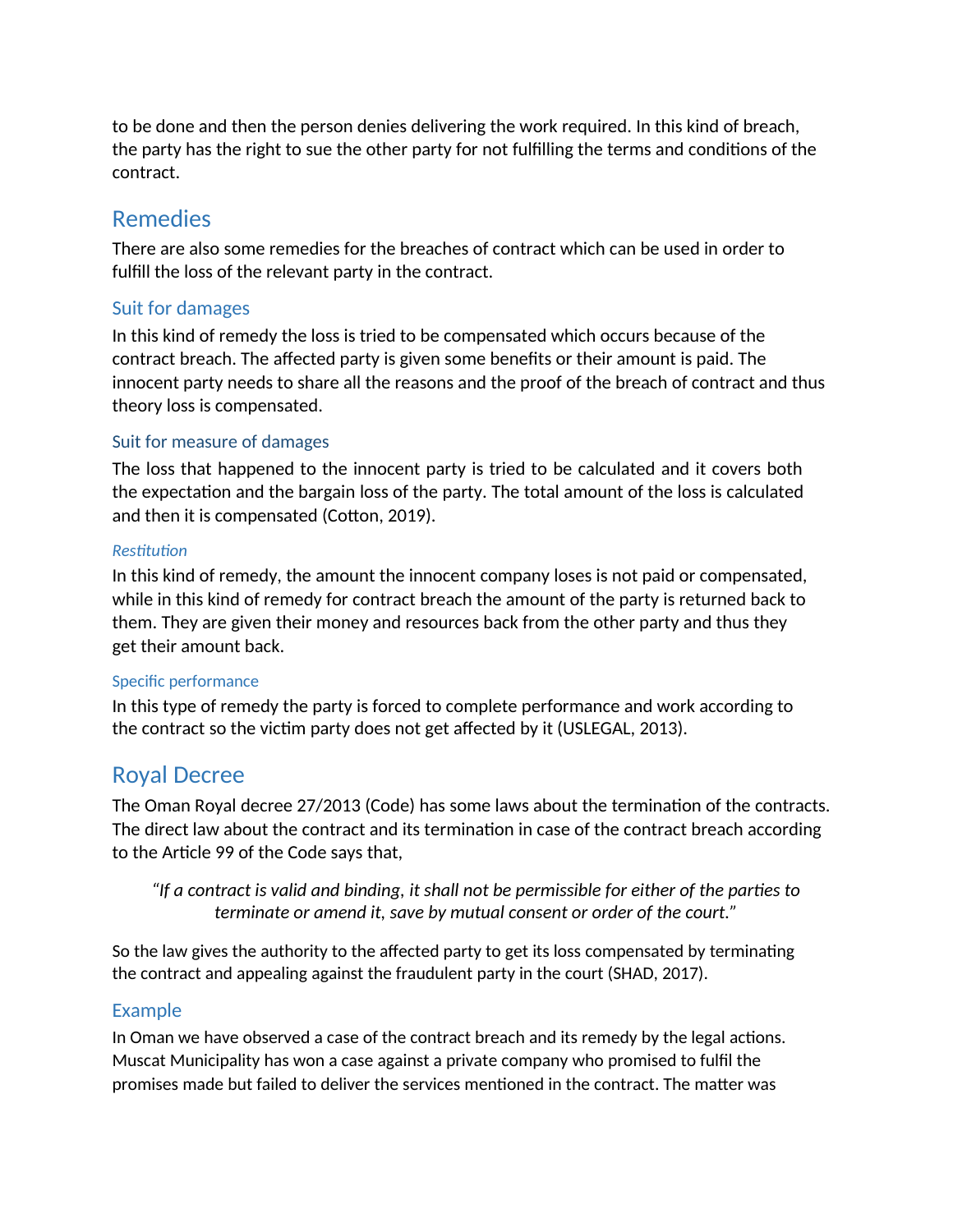<span id="page-5-0"></span>taken to the court and the private company paid RO 1, 290,015.45 to Muscat Municipality for not following the terms and conditions of the contract and failing to provide the mentioned services (daily, 2017).

## Law of contract provisions

A contract is basically an agreement between the two parties in which they agree upon all the terms and conditions mentioned, and show their acceptance towards the whole contract. The contract is made to ensure that the resources added and all the premises made to each other are safely recorded and hence can be used as a proof in future. Both of the parties have some responsibilities regarding the contracts which they need to fulfill while there are some particular things which are necessary to be in a contract.

#### Acceptance

According to the law of the contract, the offered party must agree with each and everything mentioned in the contract and if they do not accept some certain term, it is needed to be replaced. The acceptance is the major part in the contract and if one party is not agreed upon some condition in the contract, then the agreement is of no use (LawTeacher, 2018).

#### Legal

The contract must be legal and should have all the terms and conditions legally accepted.

#### *Consideration*

The benefits must be given to both parties and the contract must be completely justifying. There should be no load on a specific party and unbiased terms must be avoided.

#### **Capacity**

The members of the parties must be above 18 and they must be sound minded.

#### **Certainty**

All the members must be aware of the details in the contract and should be agreed to them and their responsibilities (MacBain, 2013).

## Rights of the Parties

The parties have a number of rights in a contract such as,

#### Right to terminate the contract

The parties have the right to terminate the contract and appeal in the court for the compensation of their loss if they see the other party is not working accordingly and is creating disturbances, or working totally against the terms and the conditions of the contract.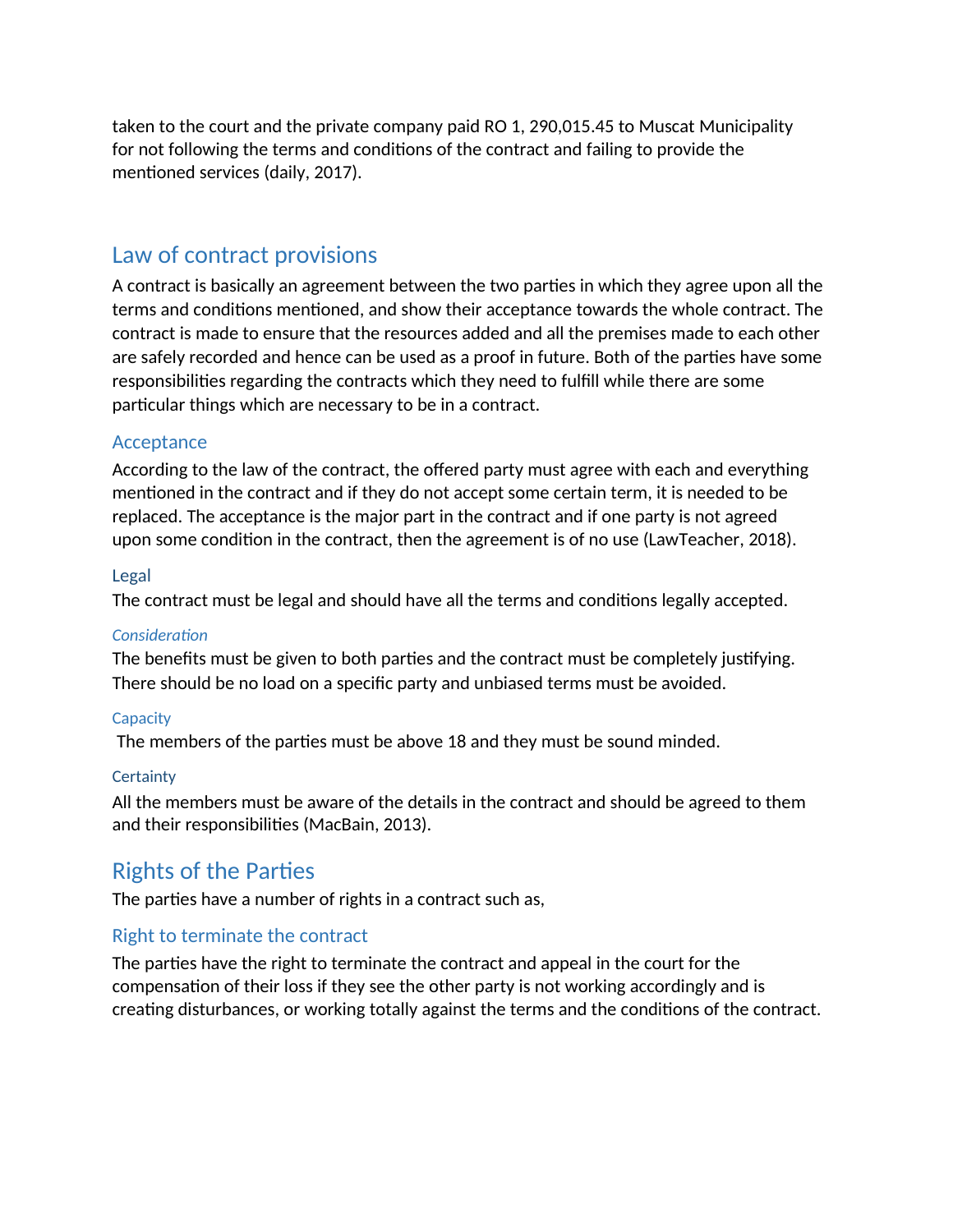#### <span id="page-6-0"></span>Duty to indemnify

In this kind of right, the party can assure to the victim party that they would get the amount of their loss if any happened by the other party as mentioned in the contract (Faeorin-Cruich, 2017).

#### *Pay for the services*

The party which supplies the services deserves to get paid on time by the other party and if the company fails to pay at the due time, the victim party can make an appeal against the recipient party (educaloi.qc.ca, 2015).

#### Royal Decree

For the construction of the contract, Royal decree has passed a law. The Civil Code in article 165,

> *"If the wording of a contract is clear, it may not be departed from by way of interpretation to ascertain the intention of the parties. If there is scope for an interpretative construction of the contract, an enquiry shall be made in the mutual intentions of the parties beyond the literal meaning of the words and guidance may be sought in so doing from the nature of the course of dealings, current trade custom, and the trust and confidence which b should exist between the parties."*

The contract's obligation and the properties are mentioned in this law. About the fraudulent moves, the Omani law has to say that,

> *"Misrepresentation is when one of the two contracting parties deceives the other by means of trickery of word or deed which leads the other to con set to what he would not otherwise have consented to. Deliberate silence concerning a fact or set of circumstances shall be deemed to be a misrepresentation if it is proved that the person misled thereby would not have made the contract had he been aware of the factor set of circumstances. "* (Blog, 2018)*.*

#### Example

The Muscat Municipality uses the contract law and with one private company, it used the same contract where it faced the loss and hence the company paid the amount to Muscat Municipality for the compensation.

### Legal aspects and Ease of Doing Business

The legal aspects of any business involve the contracts, agreements and all the legal documents which are necessary to keep the record of the business. A number of things are to ponder while doing your own business such as,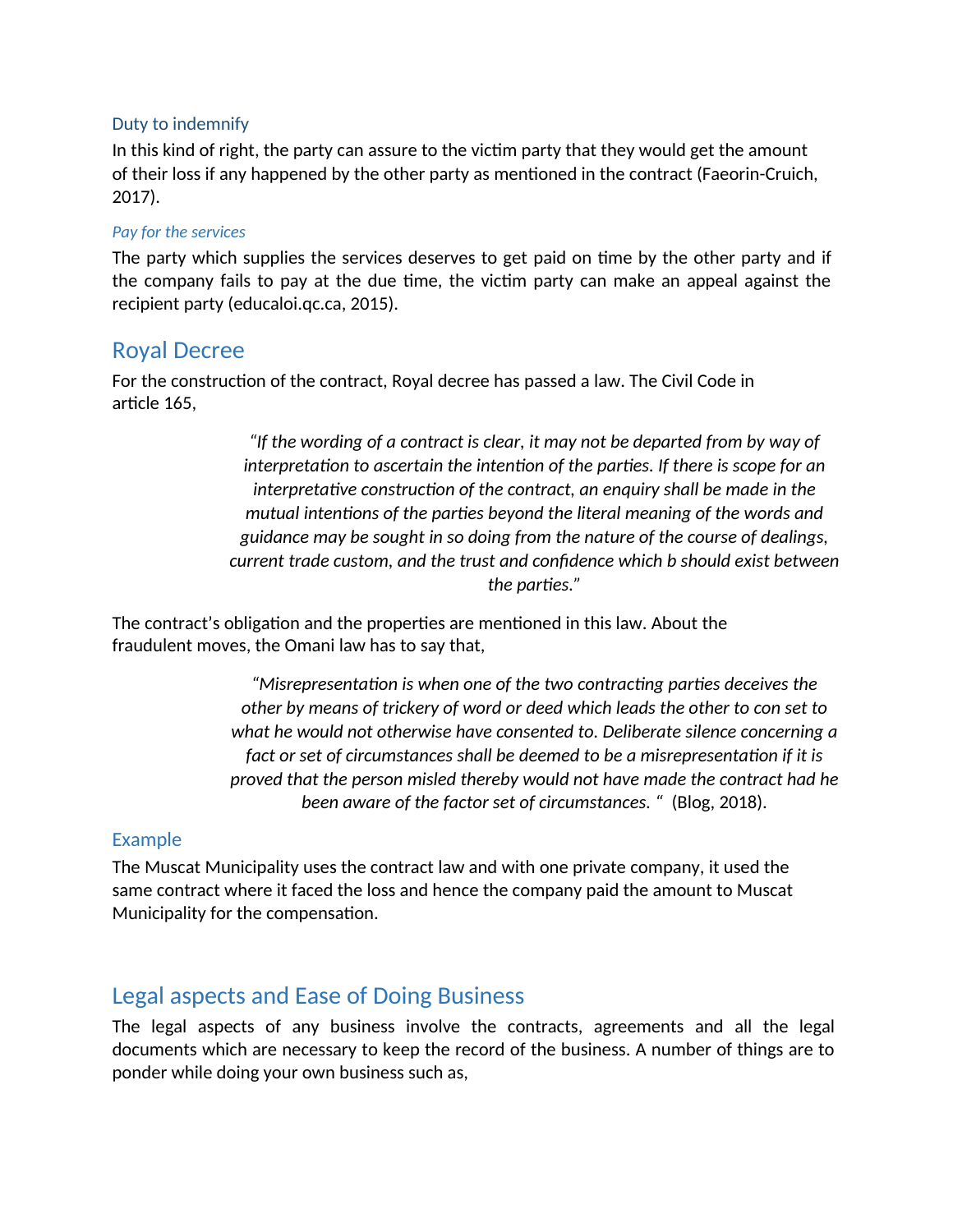#### <span id="page-7-0"></span>Employee Rights

You must never forget how integral employees are the part of your business and should pay heed towards their training and other beneficiary rights.

#### **Contracts**

The contract involves all the basic information and the legal allowance of all the activities to be done.

#### *Get your business number*

Contact a taxman as soon as possible because he would be issuing you a business number of your own which would be facilitating your business a lot (achievers, 2016).

#### Laws

Get to work according to the laws of the country regarding the business.

#### **Competitors**

Always take note of your competitors and try to compete with them.

## Tanfeedh Diversification Plan 2040

Tanfeedh is a government initiative whose aim is to link the strategies of main sectors to the Tourism, Manufacturing, Fishing and Mining and Transports and Logistics. They have the one big aim which is to improve the national resources they have and promote development. Moreover they aim to successfully fulfill the objectives of the ninth five year development Plan 2016-2020. The cooperation takes place between the government and the private sectors of the country and all the sectors work together in order to fulfill the objectives of the developmental plan which is made for the welfare of the Omani nation. Similarly the Tanfeedh Diversification Plan 2040 aims that the different fields of the country would be improved and the quality would be enhanced by the year 2040 (Vision, 2018).

#### Issues needed to be addressed

- The environmental issues are the one which could hinder the progress because such marine, air and noise pollution in the country could affect the overall implementations on all the projects under the Tanfeedh Diversification Plan 2040.
- The disturbances in the social corporate responsibility and the corporate governance could also affect the working of the plan.
- The disputes among the companies can lead to problems when they are not cooperative enough to support the economy of Oman.
- The increased pricing of all the material and the increase in the imports can disturb the plan and all its objectives from the ultimate fulfilment.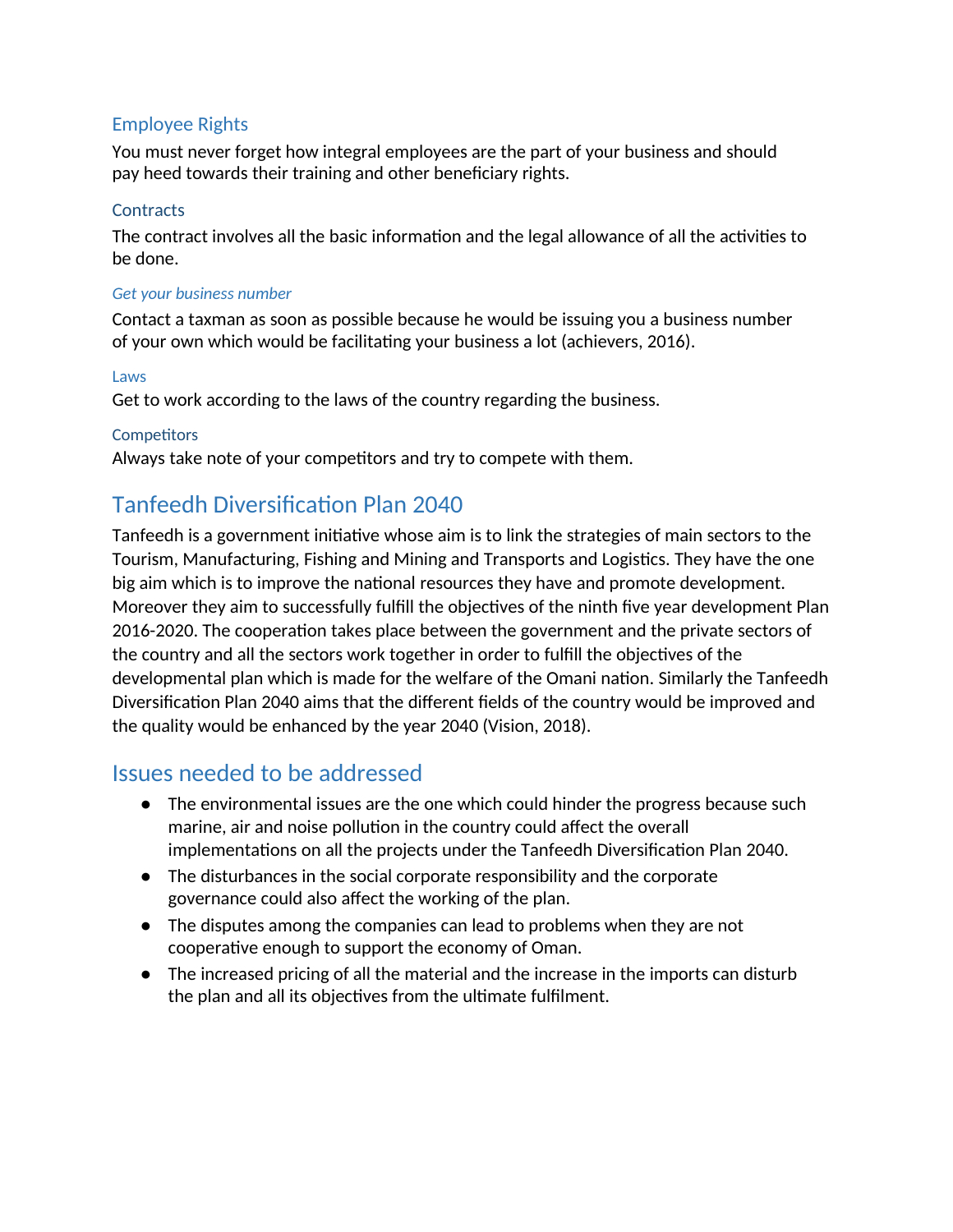## <span id="page-8-0"></span>Interview with Ithraa Staff

An interview with the Ithraa Staff was conducted to ask the following questions which got us these answers.

#### **Q1. How long does custom clearance take in Oman? (Imports and exports)**

Answer: On average, it takes about a month to import and export the things.

#### **Q2. How does this process compare with UAE and Saudi Arabia?**

**Answer:** This process can be a bit more than UAE and Saudi Arabia because UAE is already considered to be very efficient in such trades.

#### **Q3. How long does it take to start a new business in Oman versus UAE and Saudi Arabia?**

**Answer:** In UAE and Saudi Arabia a new business could be started within 6 to 8 month but it takes about 1 to 2 years in Oman to do the same. So that is that there is a difference in the economies.

#### **Q4. Is the One Stop Shop Concept for starting new businesses and investment fully operational in Oman for all types of new businesses and new investments?**

**Answer:** No it is not true, there could be several needs for the different businesses according to their types so the strategies work accordingly.

#### **Q5. How do you compare UAE and Saudi Arabia with Oman?**

**Answer:** Oman is a developing country while Saudi Arabia and UAE are well developed so Oman can look up to them for improvement in relevant fields.

#### **Q6. Which country has the best and most efficient port handling system in the GCC and how is its system and capacity?**

**Answer:** Jeddah Islamic Port in Saudi Arabia is considered to be the biggest because it has a capacity of about 59% of the imports by sea at once. Saudi Arabia is mostly dependent on it for its imports.

#### **Q7. How is the situation in Oman?**

**Answer:** Oman is in a developmental situation and everything is planned for it. The different fields of the country are struggling in order to help the economy of Oman.

#### **Q8**. **What would you want to see improved in Oman regarding Ease of Doing Business and National Competitiveness?**

**Answer:** The proper investment and the tax payments must be made mandatory and it must be improved so that the business could do better.

#### **Q9. Why do you say what you say?**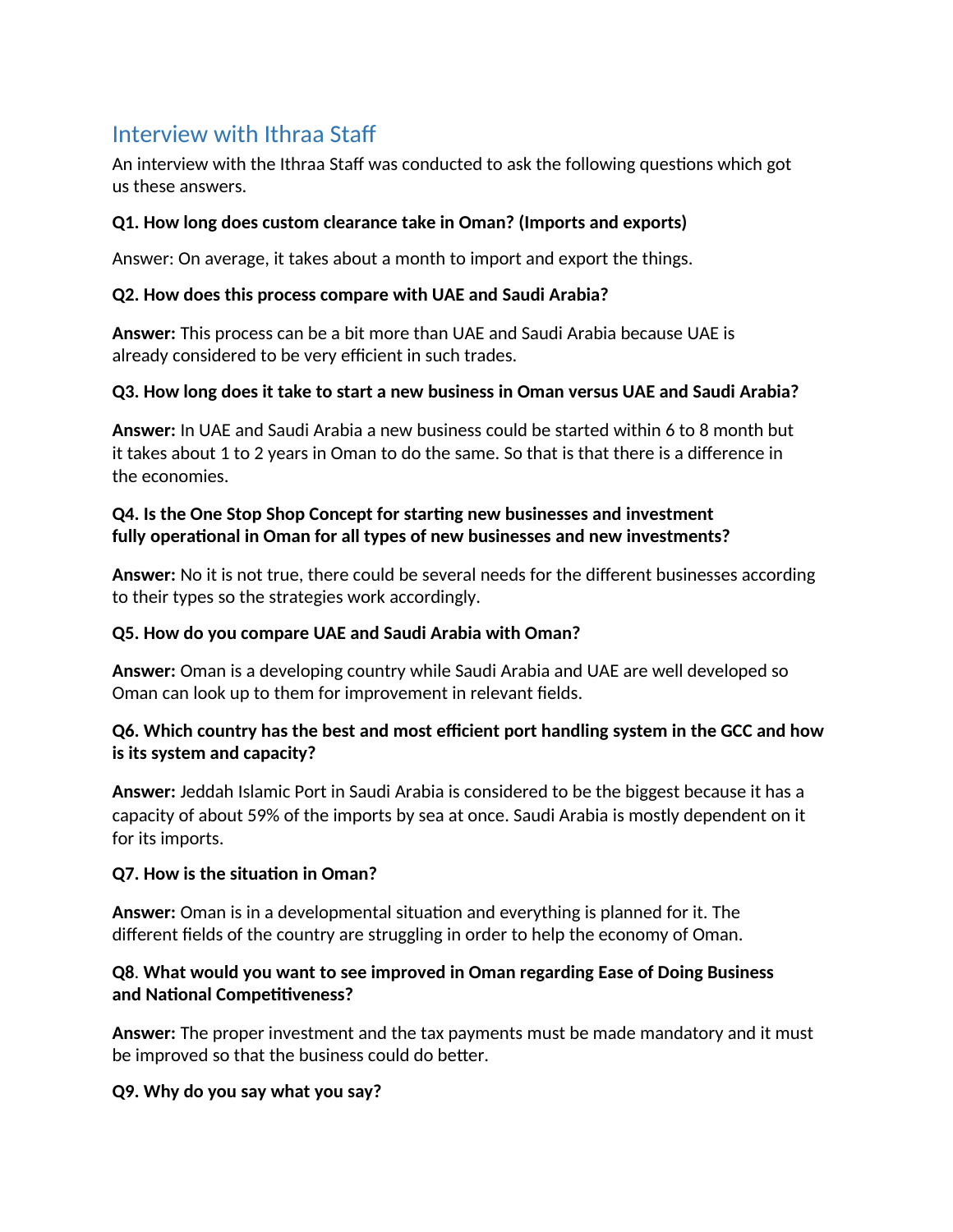<span id="page-9-0"></span>Answer: On the basis of all the circumstances we look at every day and the news we listen to, we could suggest these possible things.

#### **Q10. What are the advantages for Oman regarding investment versus GCC countries?**

**Answer:** The investment in Oman goes up for years and once the investment shows profit, it becomes easier to do business.

## Business Ethics

It is the study of the appropriate business studies which also include the factors like bribery, whistleblowing, corporate governance and corporate social responsibility (Norman, 2012). Business ethics are so important while doing business because they always encourage the legal and suitable business doings with complete ethics. A business with ethics is the business successful in which the co-workers' satisfactions, professional ethics, ethics of human resources management and all the approaches of the business ethics are involved which are mandatory to do a business in good terms (Lluka, 2010). In Oman the companies take a huge notice of the business ethics and make it their policy to adapt the ethics in the business. Adapting the business ethics may facilitate the customers, employees and each and every factor associated with the business.

## Corporate Social Responsibility

The corporate Social responsibility is a business approach basically which contributes to the development of the environmental, social and economic factors. In this kind of concept the stakeholders, employees, clients and all the factors are facilitated and prioritized over anything. Their benefits ensure that the business itself could show some growth on such a basis (ArchieB.Carroll, 2015).

## Corporate Governance Concept

Corporate governance is a term which describes how a company is managed and directed. It involves all the dealings and processes with the clients stakeholders, all the affairs within the business are managed and the further dealings are considered to ensure benefits of the both parties (Khan, 2011).

#### Example

Nawras is the only operator in Oman which provides international data roaming services. This company has been providing the services to many telecommunication companies in Oman including the Ooredoo. Nawras aims to work with different companies and keep its stakeholders satisfied throughout the whole dealings (Nawras, 2010).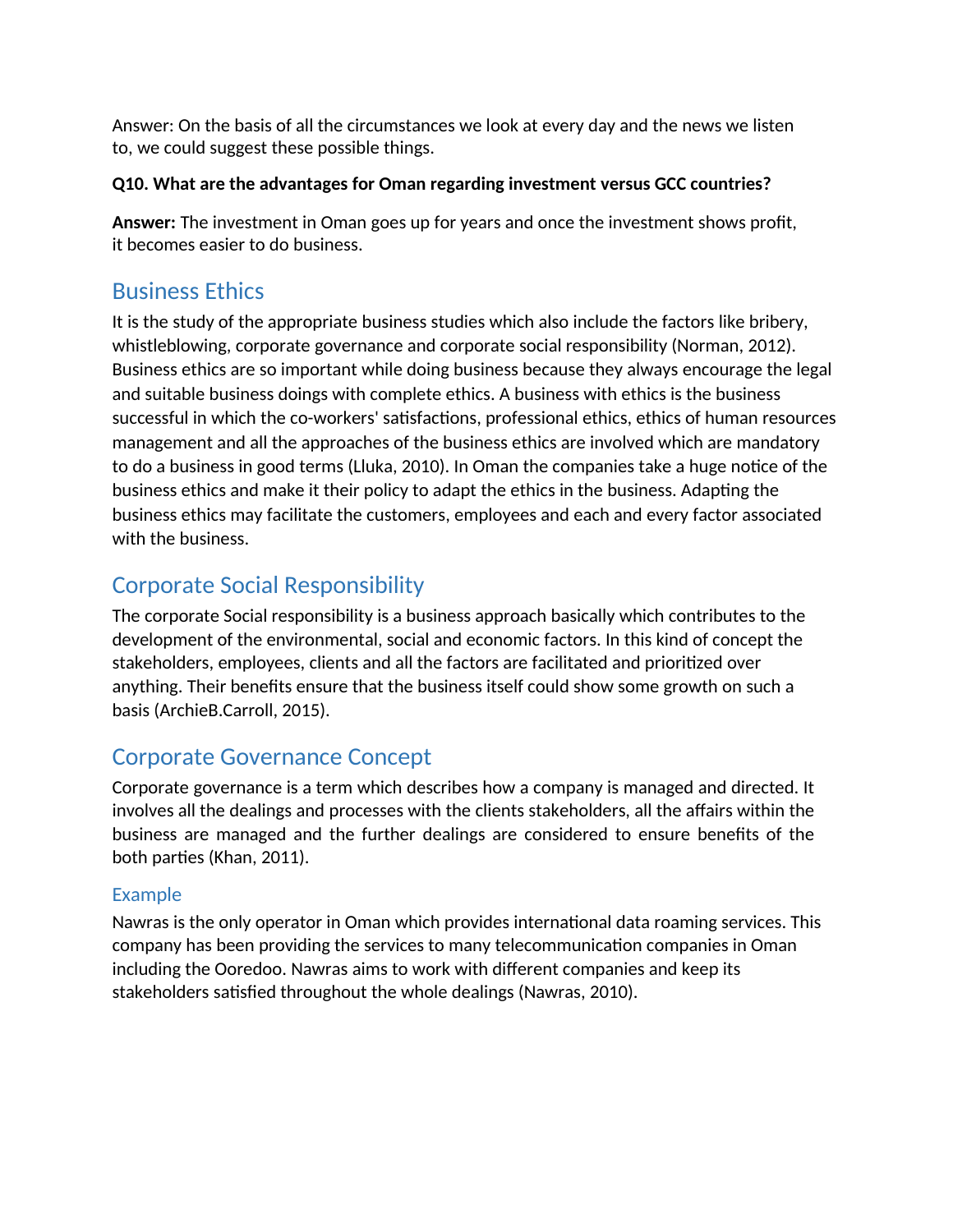## <span id="page-10-0"></span>Marine Pollution Control

There are many conventions which mention marine environment safety initiatives such as Royal decree 8/1979 Law sanctioning the Kuwait regional convention on protection of marine environment from pollution (EE/EIA, 2018). The marine pollution law Royal decree 34/74 1974 was also introduced which said that any person violating the law would be fined OMR 25,000 while OMR 4 million on a number of violations of the rules. A number of projects by Royal decree were started in which the marine pollution elimination plans were shared and strict laws were created regarding the violation of all such rules. Marine life is to be made secure so the steps were strictly taken accordingly. The Oman government also joined the CleanSea campaign along with Sri Lanka in order to protect marine life and keep marine life safe (Observer, 2017).

## Air pollution

For controlling the air pollution, Ministerial decision number 118/04 on the control of air pollution from stationary sources says that the owner should employ scientific methods to prevent all kinds of pollution in the air from the emission of harmful smoke and chemicals. It was also stated that before installing a chimney to the home or in any factory, the approval must be taken from the government and the authorities otherwise the step would be considered illegal and the punishment would be given (Partners, 2013).

## Noise pollution

Minister decision no 79/94 on the control of noise pollution in the public places according to the classification of all the places. Moreover the industrial plants and construction sites, the airports and the aircrafts plus the road traffic were declared as the external sources of the noise pollution. The ministerial decision no 80/94 on noise pollution control at the workplaces has marked a noise limit for them. The services and the equipment to stop and control the noise pollution would be used.

## Importance of Regulating Pollution in Oman

Oman is trying to be a developed country and aims to be highly developed in each aspect. Thus the country needs to bring improvement in each field including the environmental factors. A developing country keeps an eye on all the factors inside and thus Oman is highly concerned about the environmental circumstances of its country. It does not want any air, marine or noise pollution to affect the image of the country among the tourists, or disturb the working of all the projects being done in the country. The goal is to eliminate each kind of pollution from the county to focus on the other important factors which affect the progress of the county.

## **Conclusion**

Oman is on its way to development and all the negative factors affecting its development need to be eliminated. The relevant laws and regulations in the country regarding the contracts and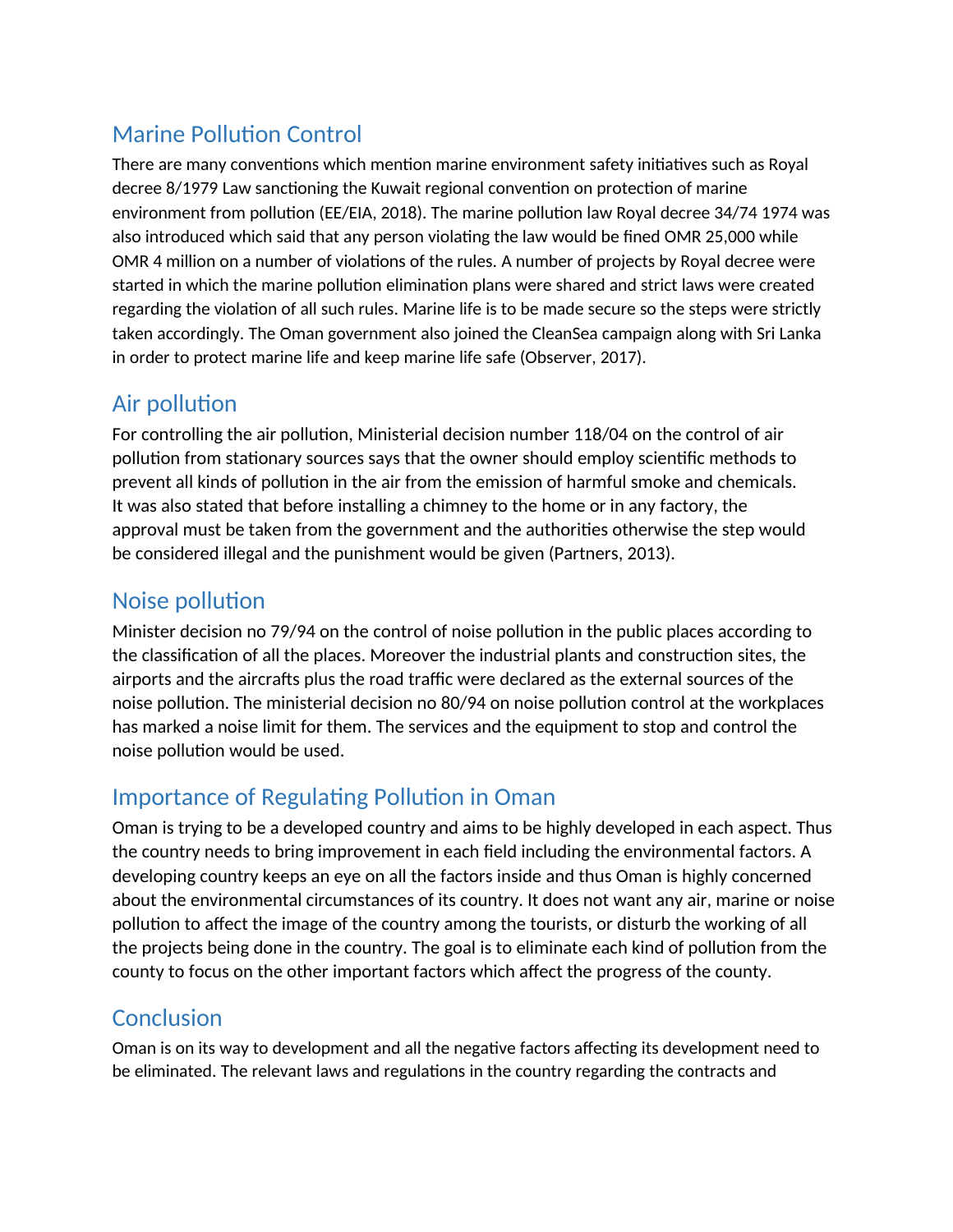<span id="page-11-0"></span>doing business are supporting the peaceful dealings among the companies in Oman so that the positive outcomes could be seen overall.

#### References achievers, B., 2016. [Online] Available at: https://www.business-achievers.com/general/legal-aspects-of-running-abusiness [Accessed 19 may 2019].

ArchieB.Carroll, 2015. Corporate social responsibility.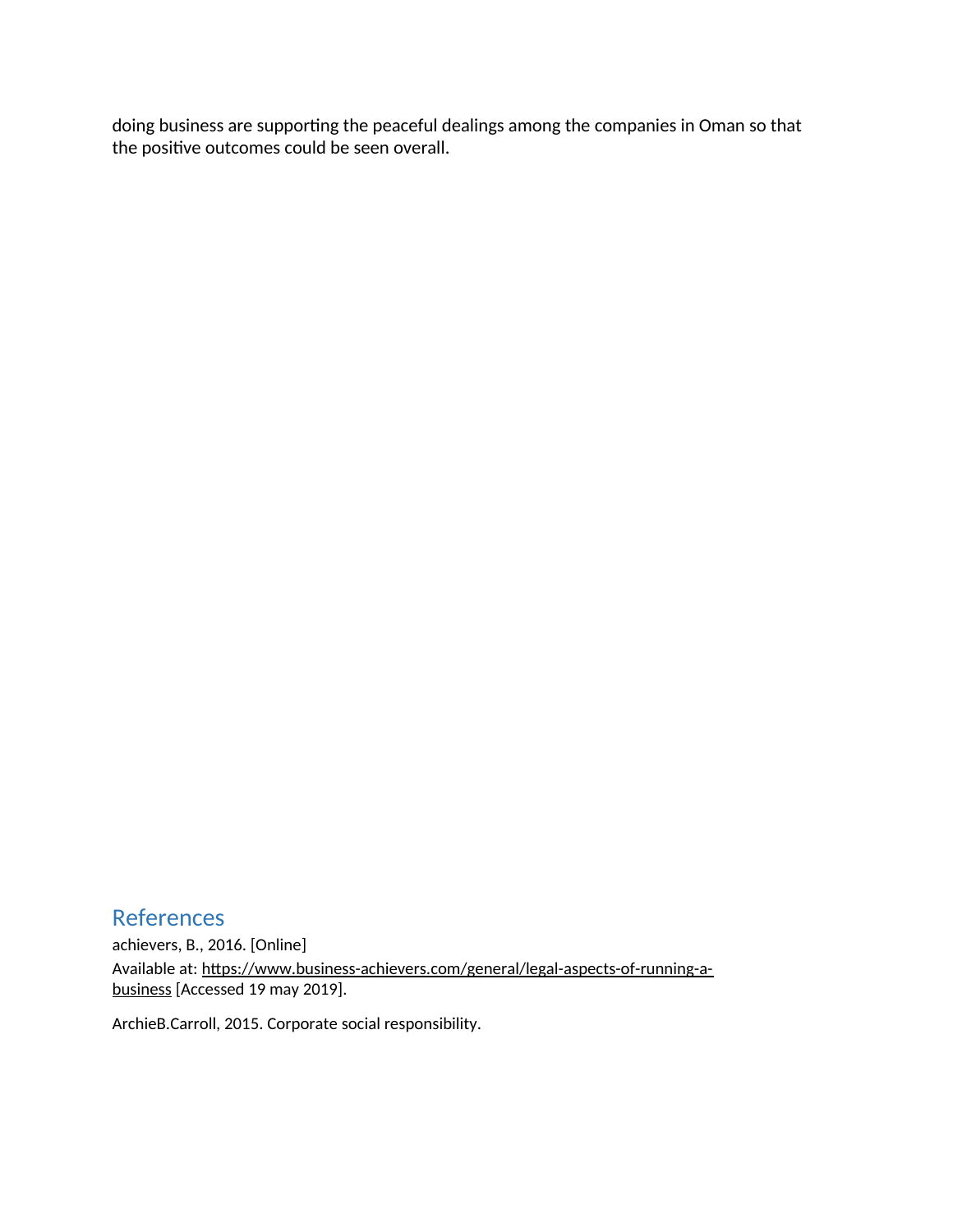Blog, O. L., 2018. [Online] Available at: https://omanlawblog.curtis.com/2016/04/entire-agreement-clauses-omanilaw.html [Accessed 19 May 2019].

Cotton, S., 2019. [Online] Available at: https://uk.practicallaw.thomsonreuters.com/7-101-0603? transitionType=Default&contextData=(sc.Defau lt)&firstPage=true&comp=pluk&bhcp=1 [Accessed 19 May 2019].

daily, M., 2017. *Muscat daily.* [Online] Available at: https://muscatdaily.com/Archive/Oman/Company-asked-to-pay-RO1.2mn-to-Municipality-for-breachof-contract-says-official-545e [Accessed 19 May 2019].

educaloi.qc.ca, 2015. [Online] Available at: https://www.educaloi.qc.ca/en/capsules/rights-and-responsibilities-clients-contractsservices [Accessed 19 May 2019].

EE/EIA, 2018. Marine Environment Protection Technical Note.

Faeorin-Cruich, A., 2017. *compensation.* [Online] Available at: https://bizfluent.com/list-6634934-contractual-rightsduties.html [Accessed 19 May 2019].

Hamblen, K., 2018. *Legal Topics.* [Online] Available at: https://www.legalmatch.com/law-library/article/breach-ofcontract.html [Accessed 19 May 2019].

Khan, H., 2011. A Literature Review of Corporate Governance. *International Conference on Ebusiness, Management and Economics,* Volume 25, p. 5.

LawTeacher, 2018. [Online] Available at: https://contract-law.laws.com/law-ofcontract [Accessed 19 May 2019].

Lluka, V., 2010. Business Ethics: Some Theoretical Issues.

MacBain, G., 2013. *construction site.* [Online] Available at: http://www.constructionsite-resources.org/ responsibilities of the parties to a contract 71.html [Accessed 19 May 2019].

Nawras, 2010. NAWRAS CORPORATE GOVERNANCE MANUAL.

Norman, W., 2012. Business Ethics.